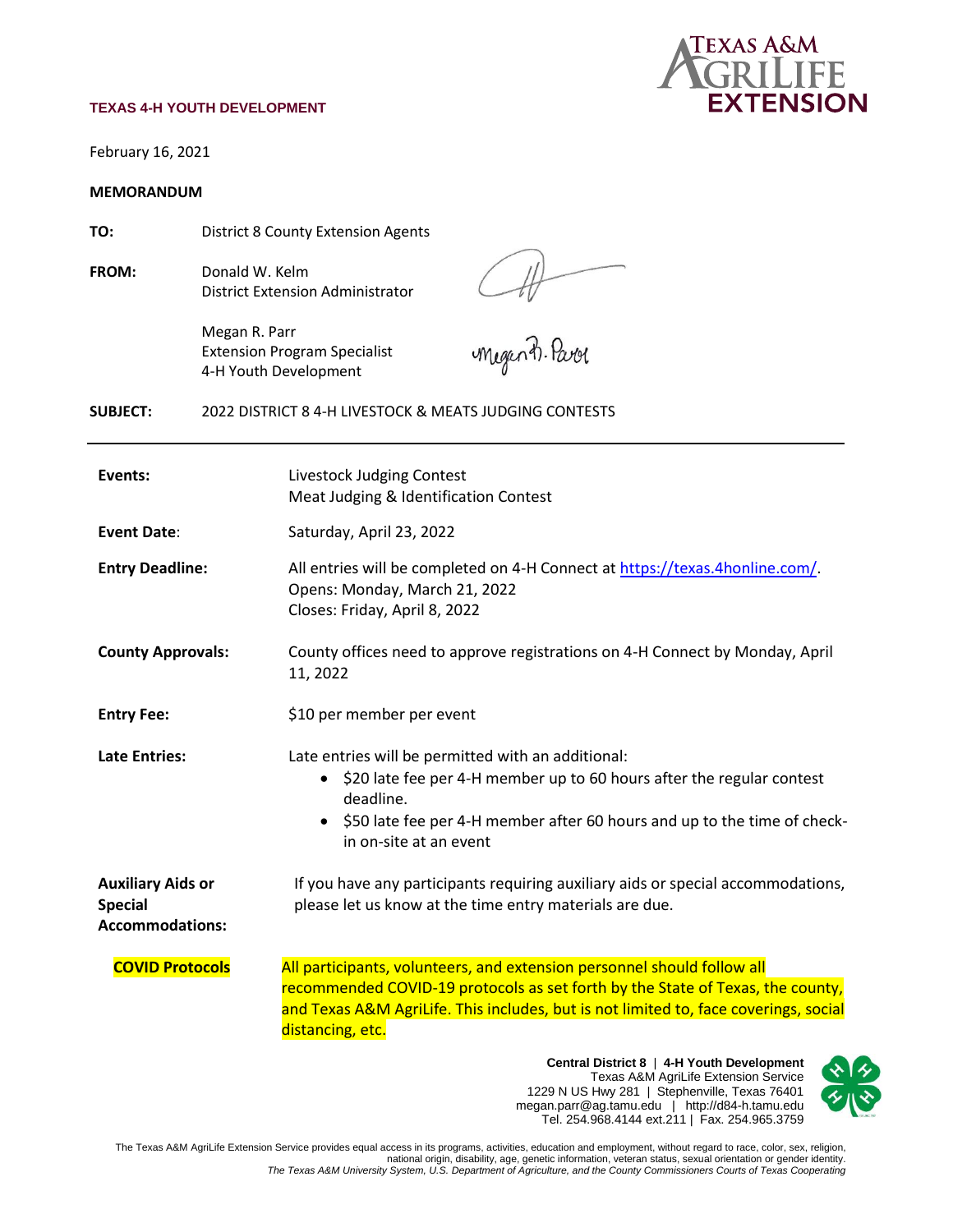### *Agent Assignments*



## **Livestock Judging Contest**

| Committee:                      | Mark Arnold*<br>Jerod Meurer*<br><b>Erin Davis</b><br>Robert Ferguson                            | Floyd Ingram<br>Whitney Ingram<br>Shane McLellan<br><b>Edward Schneider</b> |
|---------------------------------|--------------------------------------------------------------------------------------------------|-----------------------------------------------------------------------------|
|                                 | David Groschke                                                                                   |                                                                             |
| Registration/Tabulation Review: | Mark Arnold<br>Jerod Meurer                                                                      |                                                                             |
| Group Leaders:                  | Whitney Ingram<br>Robert Ferguson                                                                |                                                                             |
| Listen to Intermediate Reasons: | <b>Edward Schneider</b><br>Shane McLellan                                                        |                                                                             |
| <b>Reasons Scribes:</b>         | Robert Ferguson<br><b>Erin Davis</b>                                                             |                                                                             |
| Assist with snack service:      | David Groschke<br>Floyd Ingram<br>Mark Arnold                                                    |                                                                             |
| <b>Awards Presentation:</b>     | <b>Edward Schneider</b><br>Mark Arnold<br>David Groschke                                         |                                                                             |
| Bring PA System for Awards:     | <b>Megan Parr</b>                                                                                |                                                                             |
| <b>Awards Purchasing:</b>       | This contest has chosen to get its own awards. All awards will be<br>provided by this committee. |                                                                             |

### **Meat Judging & Identification Contest**

| Committee:                 | Bruce Boyd*                                                        |
|----------------------------|--------------------------------------------------------------------|
|                            | TJ Cummings                                                        |
|                            |                                                                    |
| <b>Contest Assistance:</b> | Agents with teams will be responsible for assisting as needed with |
|                            | registration, tabulation, and awards.                              |
| <b>Awards Purchasing:</b>  | This contest has chosen to get its own awards. All awards will be  |
|                            | provided by this committee.                                        |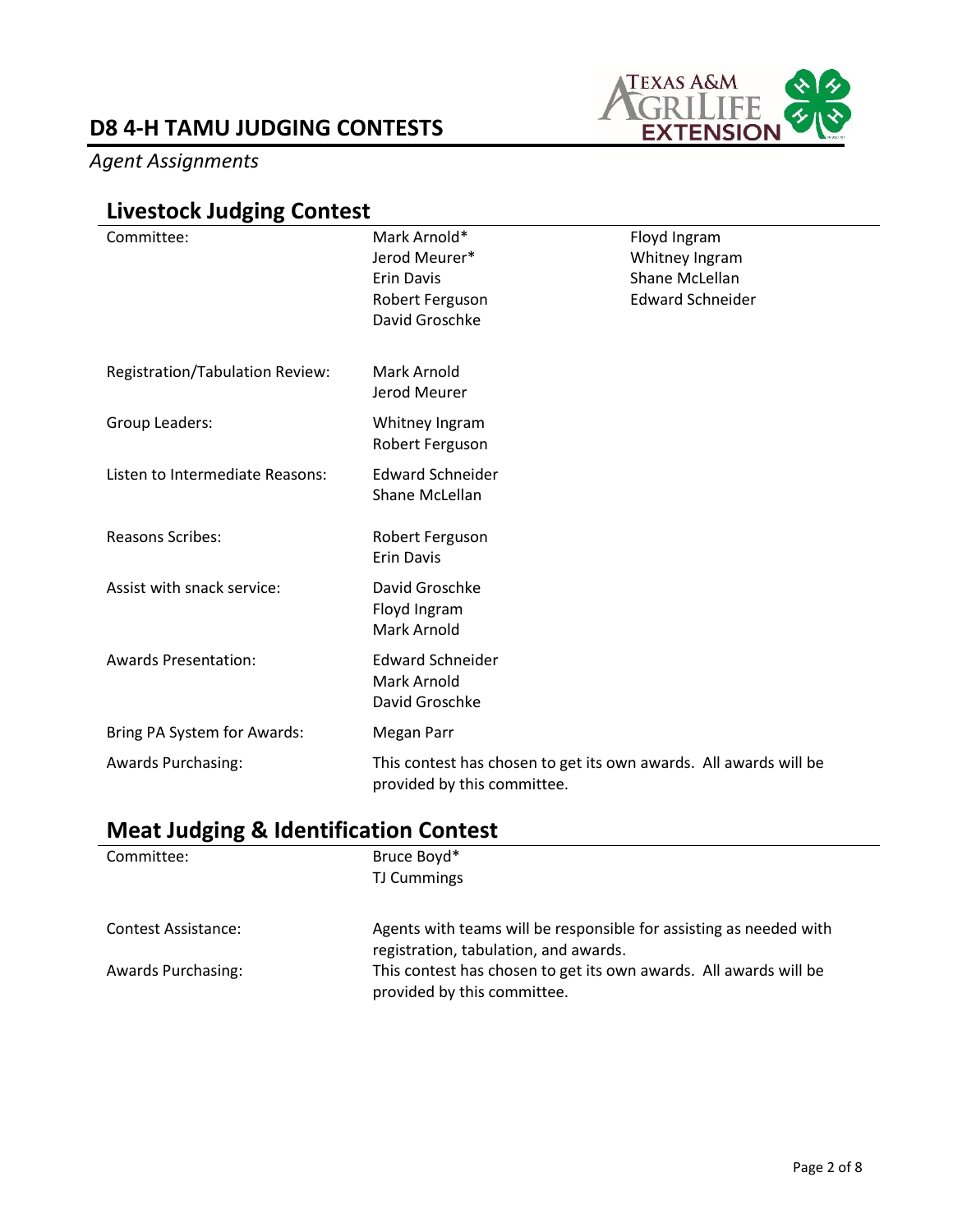

### *District Contest Information*

| Events:                                                              | Livestock Judging Contest<br>Meat Judging & Identification Contest                                                                                                                                                                                                       |  |
|----------------------------------------------------------------------|--------------------------------------------------------------------------------------------------------------------------------------------------------------------------------------------------------------------------------------------------------------------------|--|
| <b>Event Date:</b>                                                   | Saturday, April 23, 2022                                                                                                                                                                                                                                                 |  |
| <b>Entry Deadline:</b>                                               | All entries will be completed on 4-H Connect at https://texas.4honline.com/.<br>Check with your County Extension Agent for county entry deadlines.                                                                                                                       |  |
| <b>Entry Fee:</b>                                                    | \$10 per member per event                                                                                                                                                                                                                                                |  |
| <b>Late Entries:</b>                                                 | Late entries will be permitted with an additional:<br>\$20 late fee per 4-H member up to 60 hours after the regular contest<br>$\bullet$<br>deadline.<br>\$50 late fee per 4-H member after 60 hours and up to the time of check-<br>$\bullet$<br>in on-site at an event |  |
| <b>Auxiliary Aids or</b><br><b>Special</b><br><b>Accommodations:</b> | If you have any participants requiring auxiliary aids or special accommodations,<br>please let us know at the time entry materials are due.                                                                                                                              |  |
| <b>COVID Protocols</b>                                               | All participants, volunteers, and extension personnel should follow all<br>recommended COVID-19 protocols as set forth by the State of Texas, the county,<br>and Texas A&M AgriLife. This includes, but is not limited to, face coverings, social<br>distancing, etc.    |  |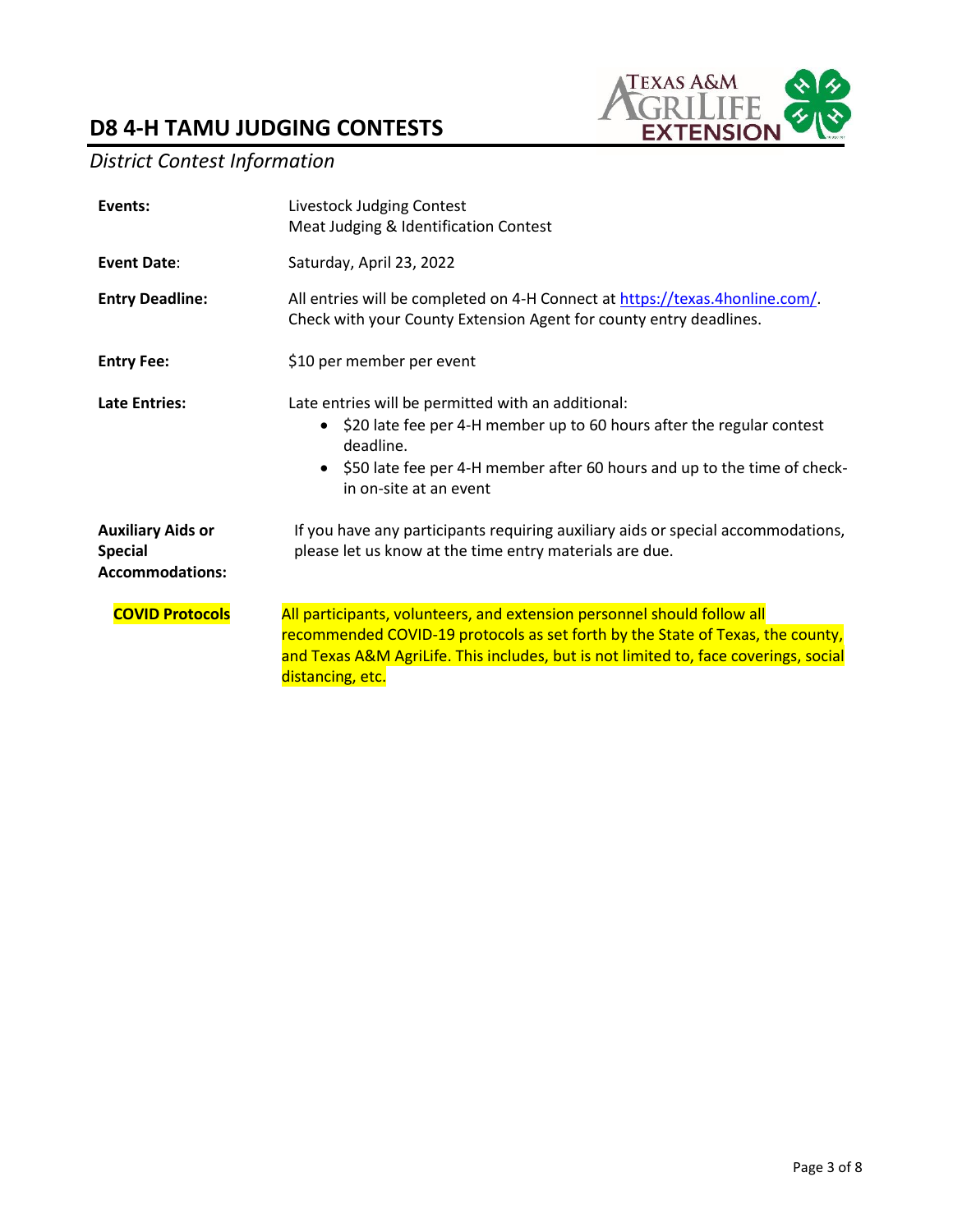

*Schedule & Locations*

### **Livestock Judging Contest**

| 7:15 am           | Registration                            |
|-------------------|-----------------------------------------|
| 7:30 am           | Livestock in place                      |
| 7:45 am           | <b>Official Placings</b>                |
| $8:00$ am         | <b>Contest Begins</b>                   |
| $3:30 \text{ pm}$ | Awards Presentation (subject to change) |

Brazos Expo Center 5827 Leonard Rd Bryan, TX 77807

# **Meat Judging & Identification Contest**<br>7:30 am **Registration**

Registration 8:00 am Contest Begins 1:00 pm Awards Presentation (subject to change)

Rosenthal Meat Science & Technology Center 488 Olsen Blvd College Station, TX <http://aggiemap.tamu.edu/?Bldg=1505>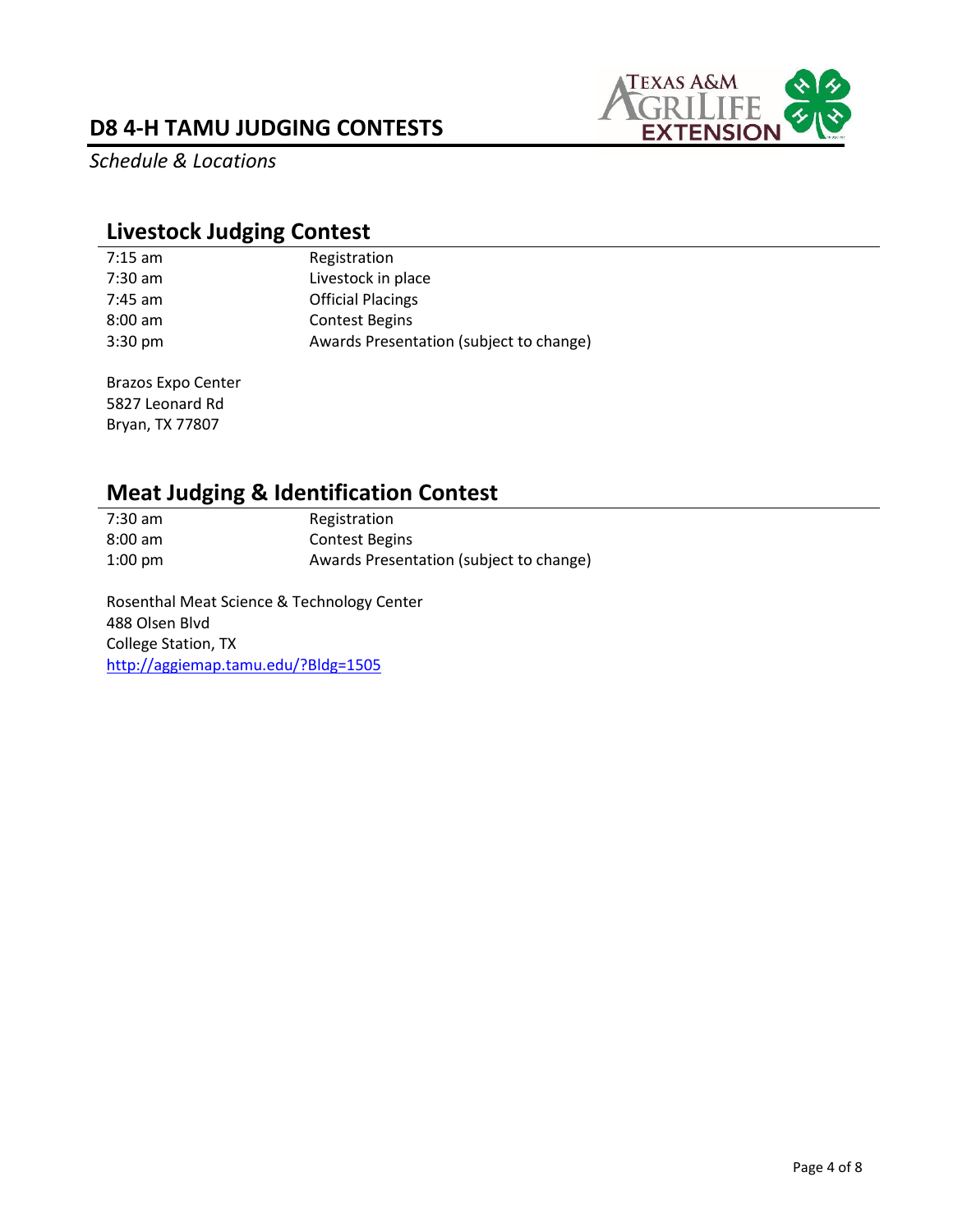

### *General Rules*

#### 1. **Rules and Guidelines**

All District contests will be conducted by the rules printed in the District 8 General Rules and Guidelines and in the 2020 Texas 4-H Roundup Guide. If an inconsistency exists, the Texas 4-H Roundup Guide rules will always supersede District policies, rules, and guidelines. All contests listed in the Texas 4-H Roundup Guide will be included in District Contest, provided there are sufficient entries.

#### 2. **Membership**

Participants must be a bona fide 4-H member, currently enrolled in their respective county program.

#### 3. **Age Divisions**

There will be three (3) age divisions (Junior, Intermediate, and Senior) in all contests.

Age divisions are determined by a participant's grade as of August 31, 2021 as follows:

| <b>Age Division</b> | Grades              |                                      |
|---------------------|---------------------|--------------------------------------|
| Junior              | $3^*$ , 4, or 5     | *Must be at least 8 years old        |
| Intermediate        | 6. 7. or 8          |                                      |
| Senior              | 9, 10, 11, or $12*$ | *Must not be older than 18 years old |

Only Senior aged members may advance to the state qualifying competition at Texas 4-H Roundup.

#### 4. **Participation/Entries**

4-H members must be certified by the County Extension Agent to participate at any District 4-H event.

#### **5. Team per county**

There is no limit to the number of teams a county may enter in the district contest.

#### **6. Members per team**

These are team events; therefore, entrants are encouraged to be part of a team. Each team will have at least three (3) and no more than four (4) members. Individual entries will be allowed, only if there are not enough individuals in the county to make up a team.

*Note*: A County can only have a maximum of 2 individual entries per age division. If there are 3 individuals wanting to judge in the same age division, they must be considered a team entry.

All team members must be from the same county and within the same age division. Exception: Juniors may be moved up to an Intermediate team, if necessary. However, Intermediates may NOT move up to a Senior team. NO individual may move down to a younger age division.

#### 7. **Academic Eligibility of Participants**

According to the Texas Education Code, a 4-H member must be deemed "eligible" to compete in an event that takes place on a weekday or weekend. All 4-H youth, including youth in public, private, and/or home school must adhere to the following guidelines regarding extracurricular activities and academic eligibility:

− Complete a "Declaration of Eligibility Form" OR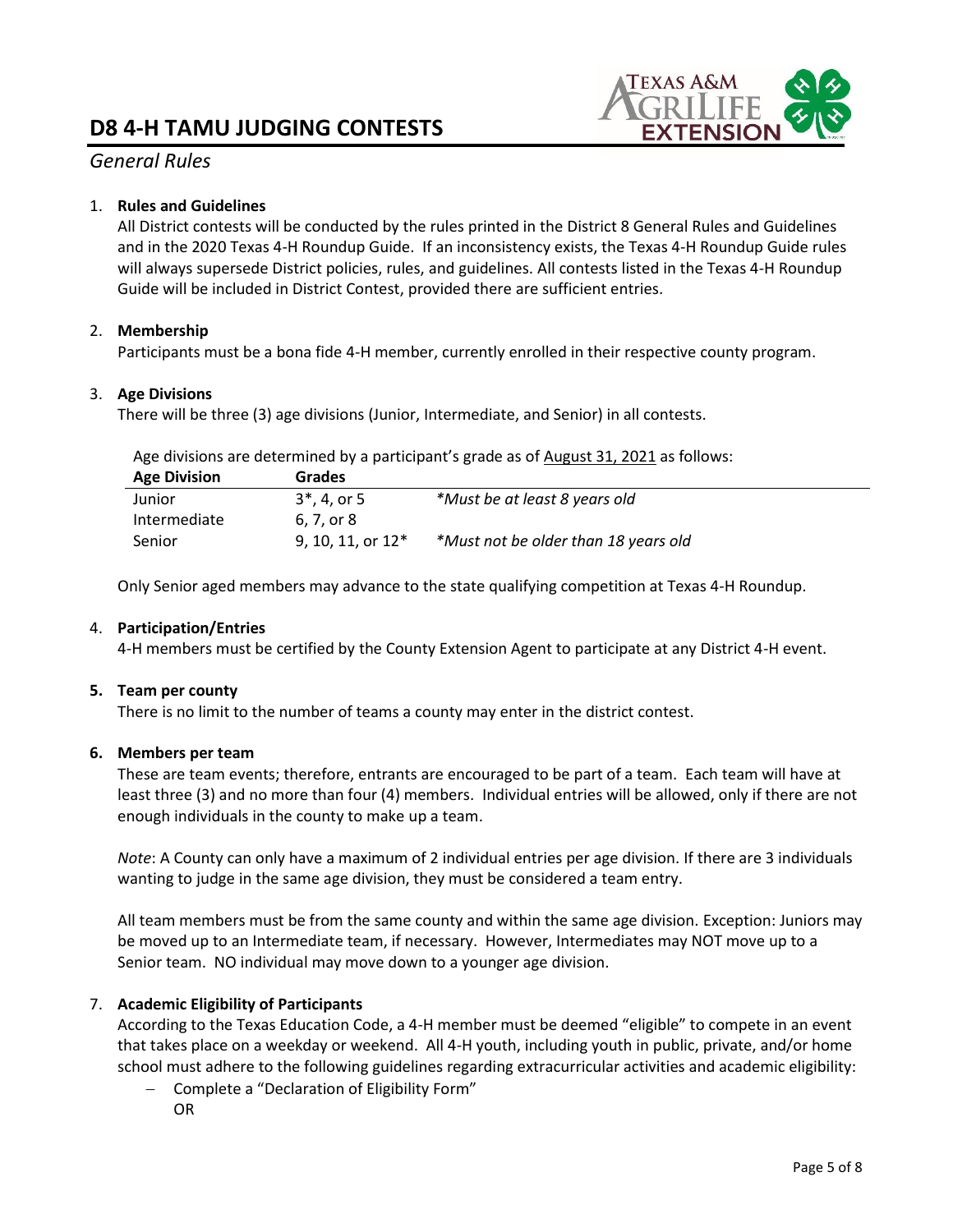− Name of 4-H member must appear on a list of eligible students to participate in a specific extracurricular activity signed by the school principal or designee.

If a 4-H member is ineligible for a 4-H competitive event, the agent must notify the 4-H member, his/her parents, and the district office, by letter, of this situation. If the parent has any questions, he/she should be referred to the school administrator.

#### 8. **Entry Fee**

There is a \$10 entry fee per member per contest. All entries must be submitted through 4-H Connect by the entry due date.

#### 9. **Late Fees**

Late entries will be permitted with an additional \$20 late fee per 4-H member 60 hours after the regular contest deadline. \$50 late fee per member after 60 hours and up to the time of the check-in on-site at the event.

#### 10. **Auxiliary Aids/Special Accommodations**

If 4-H members that are participating in District 4-H events require auxiliary aids or special accommodations, please notify the District Office at the time entry materials are due.

#### 11. **Qualifying for State**

Only Senior 4-H members are eligible to advance to state. The top three teams and the top three individuals (if not part of one of the top three teams) will advance to state.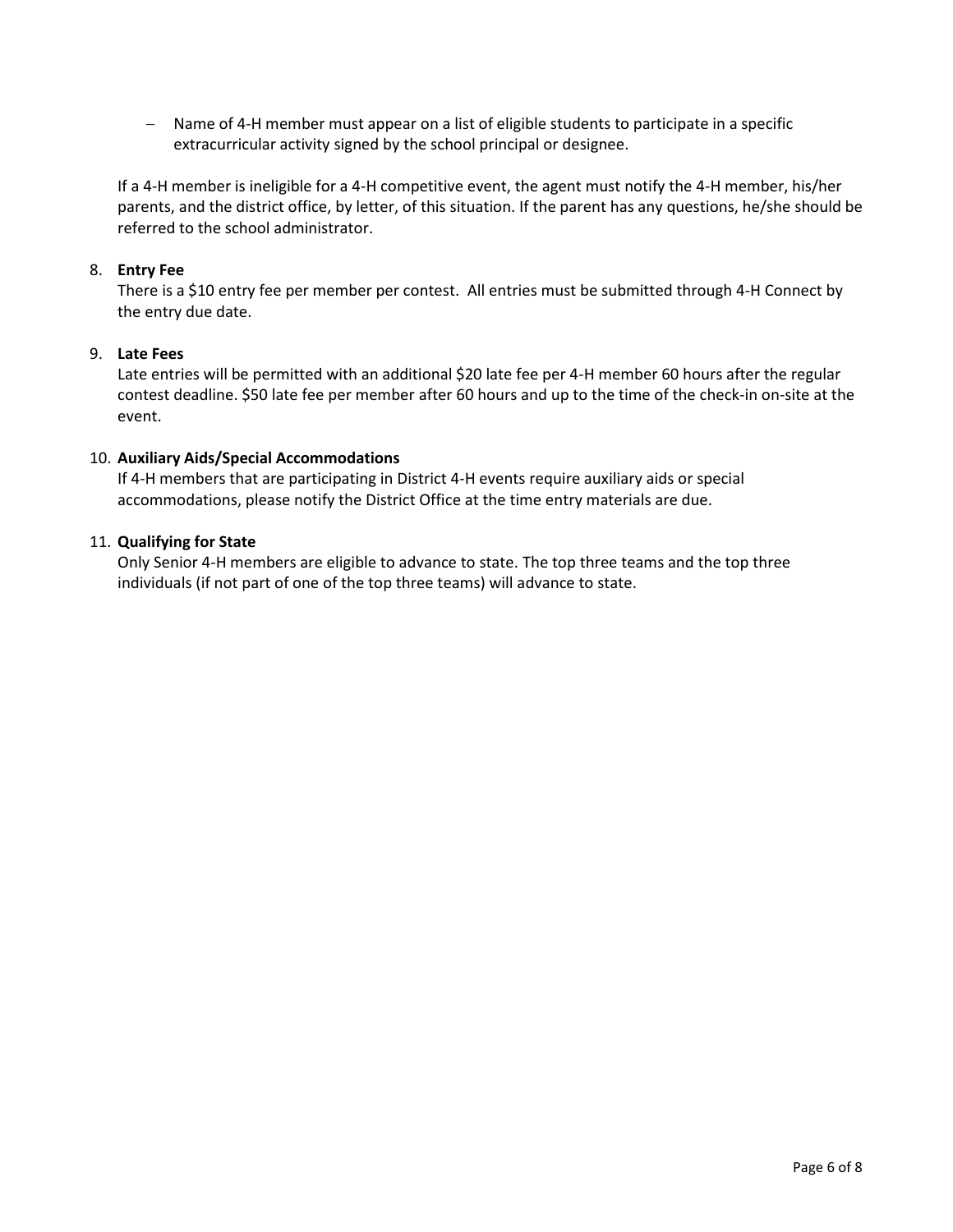

*Livestock Judging Contest Information* 

#### **1. Objectives of the contest**

- To increase knowledge of livestock evaluation and selection techniques
- To better understand breeding concepts and use of analytical tools such as EPDs
- To employ decision making skills
- To create a sense of team work
- To learn to make individual decisions and support them with oral statements

#### **2. Classes** *(Estimated. This could change.)*

- 2 Market Steer
- 1 Breeding Cattle
- 1 Goat
- 1 Market Lamb
- 1 Breeding Lamb
- 2 Market Swine

#### **3. Reasons**

| Juniors       | No reasons     |
|---------------|----------------|
| Intermediates | 2 sets:        |
|               | (classes to be |
|               | determined)    |
| Seniors       | 4 sets:        |
|               | (classes to be |
|               | determined)    |

#### **4. Estimated Progeny Differences (EPDs)**

• Estimated Progeny Differences and a herd use description will be provided on the breeding cattle class.

#### **5. Contest Resources**

• <http://texas4-h.tamu.edu/wp-content/uploads/Livestock-Judging-FAQ.pdf>

#### **6. Awards**

• The top three (3) teams and the top five (5) individuals in each age division in each contest will receive awards. Additional awards may be presented depending upon donor support.

#### **COVID Protocols** All participants, volunteers, and extension personnel should follow all recommended COVID-19 protocols as set forth by the State of Texas, the county, and Texas A&M AgriLife. This includes, but is not limited to, face coverings, social distancing, etc.